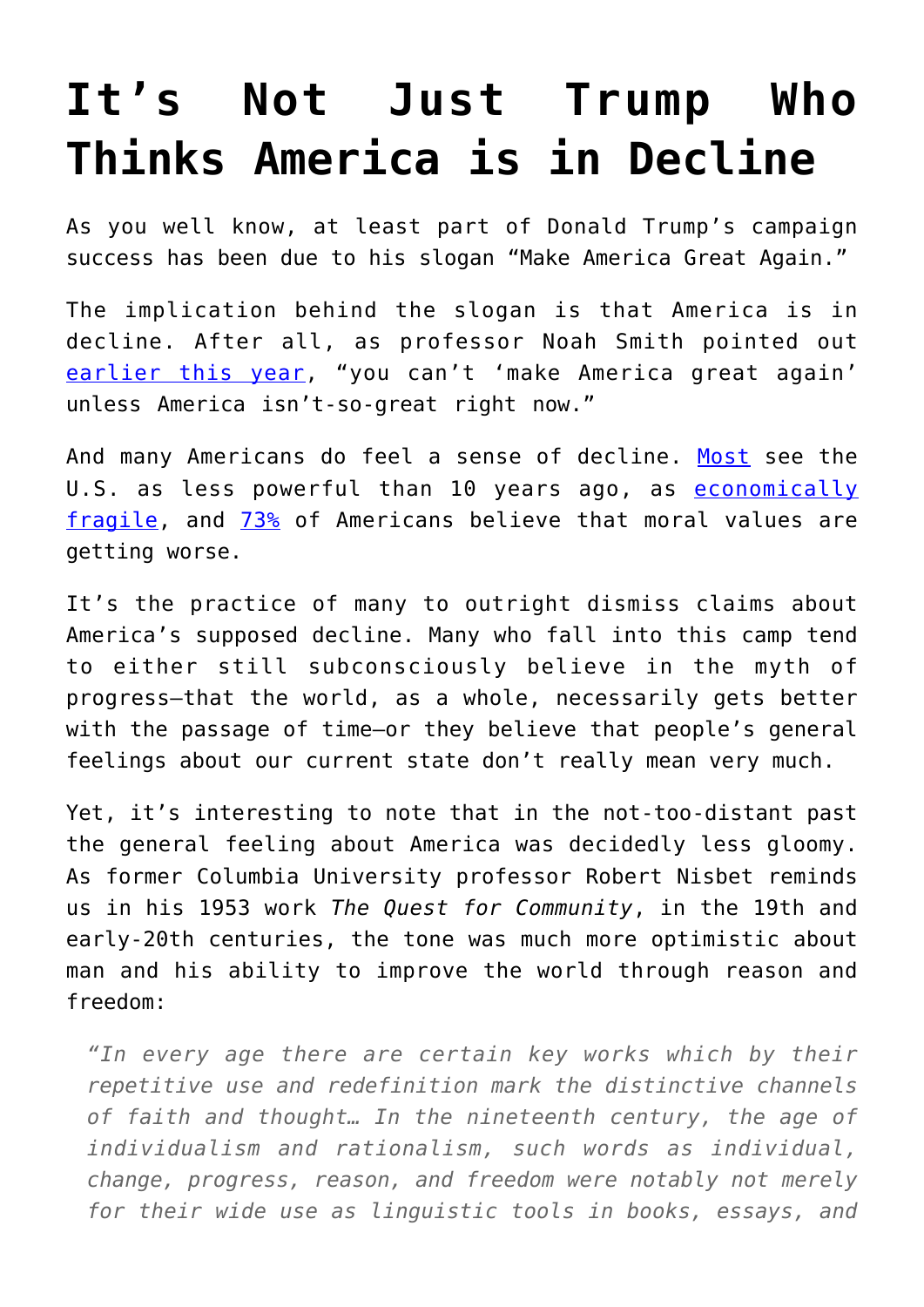*lectures but for their symbolic value in convictions of immense numbers of men. These words were both the outcome of thought and the elicitors of thought. Men were fascinated by their referents and properties."*

One might notice, by the way, that these are still the terms frequently used by politicians and think thanks representing the conservative/libertarian ethos ("individual," "reason," "freedom") and the liberal/progressive ethos ("change," "progress").

But these are not the terms of the *spiritus mundi* (the consciousness that marks an age) today, which may be part of why so many people feel that their political representatives are out of touch with them. Writes Nisbet:

*"Today a different set of words and symbols dominates the intellectual and moral scene. It is impossible to overlook, in modern lexicons, the importance of such words as disorganization, disintegration, decline, insecurity, breakdown, instability, and the like. What the nineteenthcentury rationalist took for granted about society and the nature of man's existence, as the result of an encompassing faith in the creative and organizational powers of history, the contemporary student of society makes the object of increasing apprehension and uncertainty.*

*A concern with cultural disorganization underlies almost every major philosophy of history in our time…*

*Are not the works of the major prophets of the age, Niebuhr, Bernanos, Berdyaev, Sorokin, Spengler, and others, based foremost upon the conviction that ours is a sick culture, marked by the pathologies of defeat and failure of regenerative processes? Is it not extraordinary how many of the major novelists and poets and playwrights of the present*